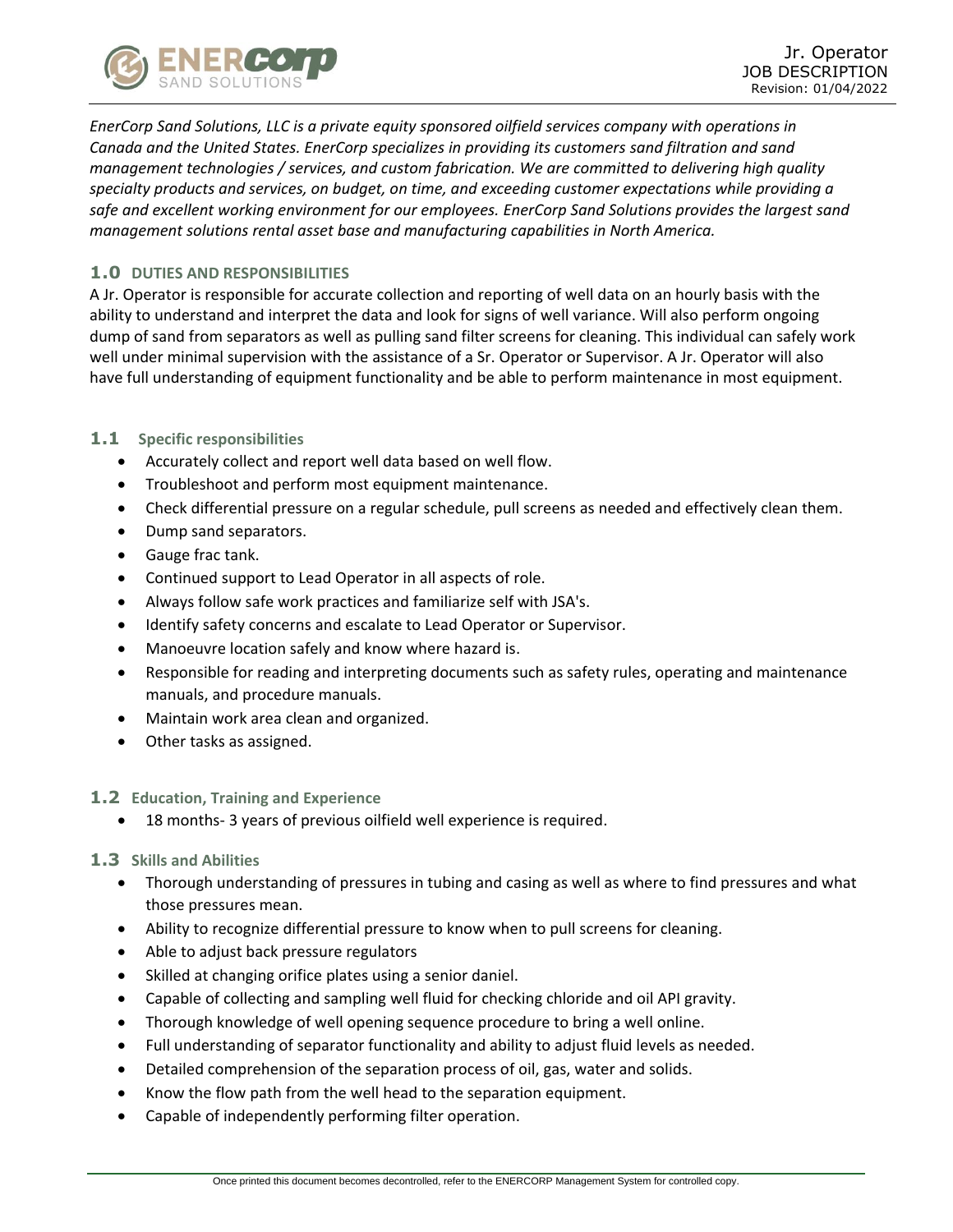

- In depth knowledge of pumps, valves, rigging mechanisms, pressure testing, etc.
- Full Competency in collection, interpretation and reporting of well data.
- Basic understanding of how to and when to equalize flow back tanks.
- Able to judge fluid rates and trucking disposal track times.
- Able to read. understand and execute on an established evacuation plan.
- Ability to apply common sense understanding to carry out instructions furnished in written, oral, or diagram form.
- Ability to add, subtract, multiply, and divide in all units of measure, using whole numbers, and decimals.

## **2.0 PHYSICAL AND SAFETY REQUIREMENTS**

- Can lift and carry up to 100 lbs max.
- Can do 200 lb push/pull.
- Ability to climb a ladder.
- Able to do a 50-lb overhead lift.
- Repetitive turning, like a choke wheel or well head valve.
- Ability to climb in and out of truck's cab.
- Able to swing 8 lb sledge hammer.
- Sitting, bending, standing, walking, and typing 12 hours per day.
- Pass the required physical examination and drug screen as well as a Motor Vehicle Record check.
- Able to work in weather elements day or night time.
- The employee must be adaptable to the unique work conditions that consist of long and irregular hours and changes in locations of work assignments. This position requires working in the field setting majority of the time with various conditions consisting of: wet, cold, and/or humid conditions at well sites, working near moving mechanical parts, vibration, loud noise, potential fumes or airborne particles, exposure to toxic or caustic chemicals where proper PPE must be donned.

## **3.0 BEHAVIORAL COMPETENCIES**

- Able to accurately and effectively convey hand over information between shifts.
- Must have attention to detail
- Be self-starter
- Able to be flexible and adaptable to the ever-changing needs of clients and industry.
- Possess good communication skills.
- Dedication & commitment to team focus and common goals.
- Able to withstand the mental and physical stress brought in by the element of an outdoor work environment.
- Ability to deal with and solve practical problems and deal with a variety of concrete variables in standardized situations.
- Ability to adapt to working day or night shifts as well as working with different teams and at various client locations as needed.
- Able to follow proper protocol for incident reporting and emergency situations.
- Good morale character.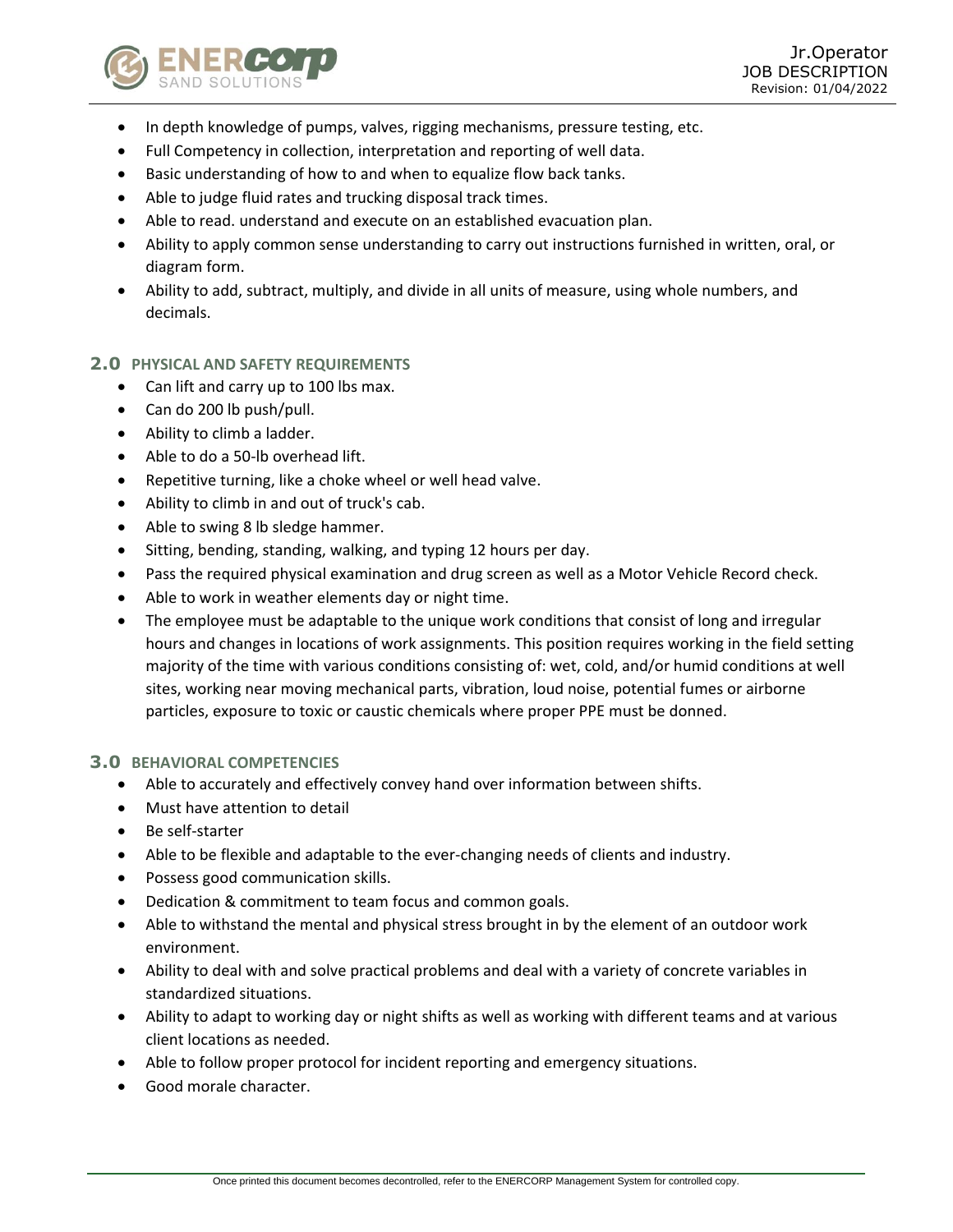

# **3.1 REQUIRED CERTS**

- HR/Safety NH Orientation
- PEC Safeland
- H2S Awareness
- Fit test
- Behavioral Based Safety Program Peer-to-Peer
- First Aid/CPR/AED
- OSHA 30 Hr

## **4.0 ACKNOWLEDGEMENT OF RESPONSIBILITIES**

I have read and understand the duties outlined in this job description.

\_\_\_\_\_\_\_\_\_\_\_\_\_\_\_\_\_\_\_\_\_\_\_\_\_\_ \_\_\_\_\_\_\_\_\_\_\_\_\_\_\_\_\_\_\_\_\_\_\_\_\_\_

\_\_\_\_\_\_\_\_\_\_\_\_\_\_\_\_\_\_\_\_\_\_\_\_\_\_ \_\_\_\_\_\_\_\_\_\_\_\_\_\_\_\_\_\_\_\_\_\_\_\_\_\_

Employee Signature Supervisor Signature

Employee Printed Name Supervisor Printed Name

Date Signed Date Signed

\_\_\_\_\_\_\_\_\_\_\_\_\_\_\_\_\_\_\_\_\_\_\_\_\_\_ \_\_\_\_\_\_\_\_\_\_\_\_\_\_\_\_\_\_\_\_\_\_\_\_\_\_